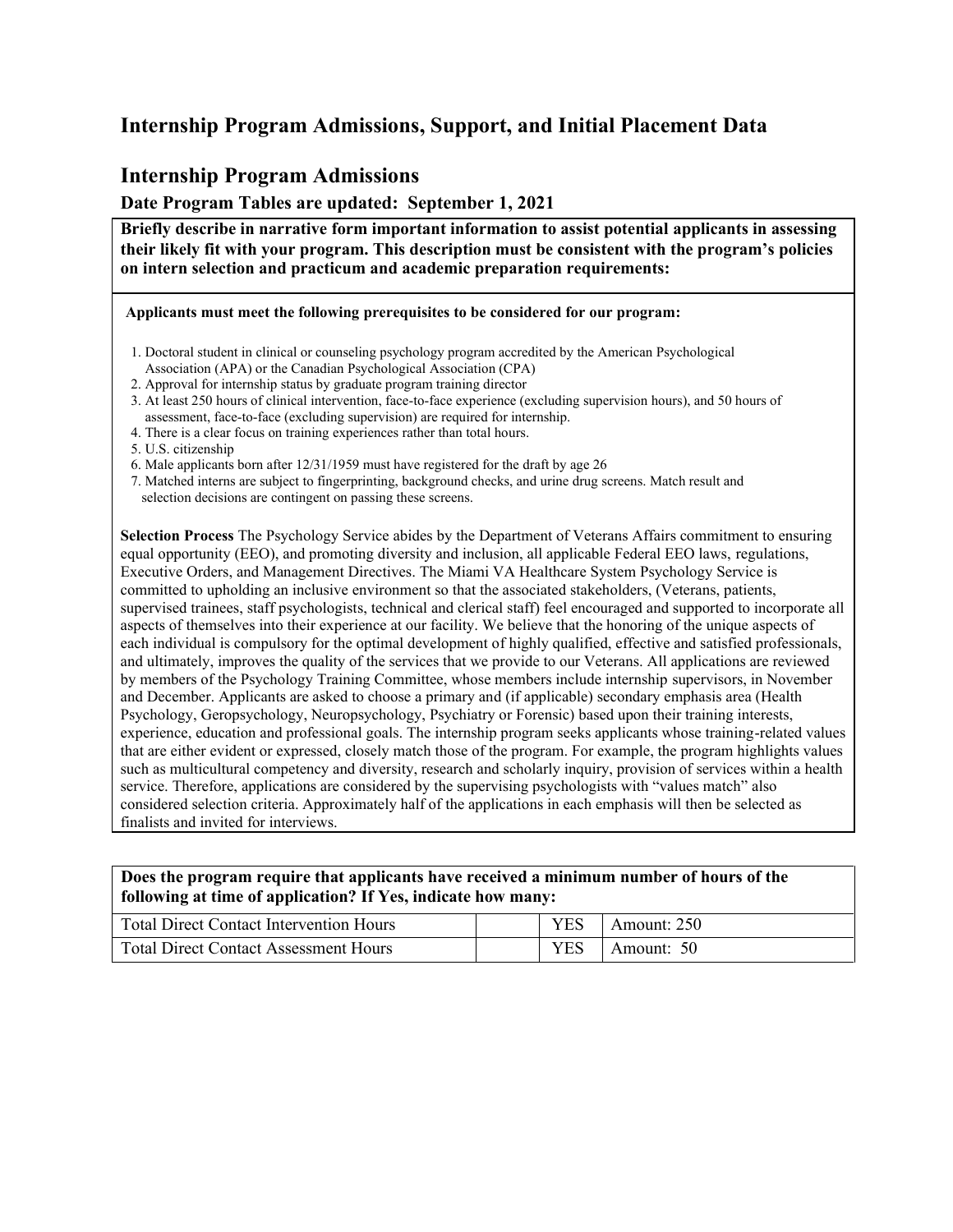#### **Describe any other required minimum criteria used to screen applicants:**

The program does not have additional screening criteria.

# **Financial and Other Benefit Support for Upcoming Training Year\***

| Annual Stipend/Salary for Full-time Interns                                                                                                                                                                                                                                    |                 | \$28,012       |  |  |
|--------------------------------------------------------------------------------------------------------------------------------------------------------------------------------------------------------------------------------------------------------------------------------|-----------------|----------------|--|--|
| Annual Stipend/Salary for Half-time Interns                                                                                                                                                                                                                                    |                 | <b>NA</b>      |  |  |
| Program provides access to medical insurance for intern?                                                                                                                                                                                                                       | $Yes \boxtimes$ | N <sub>0</sub> |  |  |
| If access to medical insurance is provided:                                                                                                                                                                                                                                    |                 |                |  |  |
| Trainee contribution to cost required?                                                                                                                                                                                                                                         | $Yes \boxtimes$ | N <sub>o</sub> |  |  |
| Coverage of family member(s) available?                                                                                                                                                                                                                                        | $Yes \boxtimes$ | No.            |  |  |
| Coverage of legally married partner available?                                                                                                                                                                                                                                 | $Yes \boxtimes$ | N <sub>o</sub> |  |  |
| Coverage of domestic partner available?                                                                                                                                                                                                                                        | Yes             | $No \boxtimes$ |  |  |
| Hours of Annual Paid Personal Time Off (PTO and/or Vacation)                                                                                                                                                                                                                   | 104             |                |  |  |
| Hours of Annual Paid Sick Leave                                                                                                                                                                                                                                                | 104             |                |  |  |
| In the event of medical conditions and/or family needs that require extended leave,<br>does the program allow reasonable unpaid leave to interns/residents in excess of                                                                                                        |                 |                |  |  |
| personal time off and sick leave?                                                                                                                                                                                                                                              | $Yes \boxtimes$ | N <sub>0</sub> |  |  |
| Other Benefits (please describe): Paid trainees are eligible for a Transit Benefit that covers the cost of<br>commuting between residence and the Miami VAMC when using various forms of public transportation,<br>or by becoming a rider of an existing vanpool of employees. |                 |                |  |  |

<sup>\*</sup>Note. Programs are not required by the Commission on Accreditation to provide all benefits listed in this table